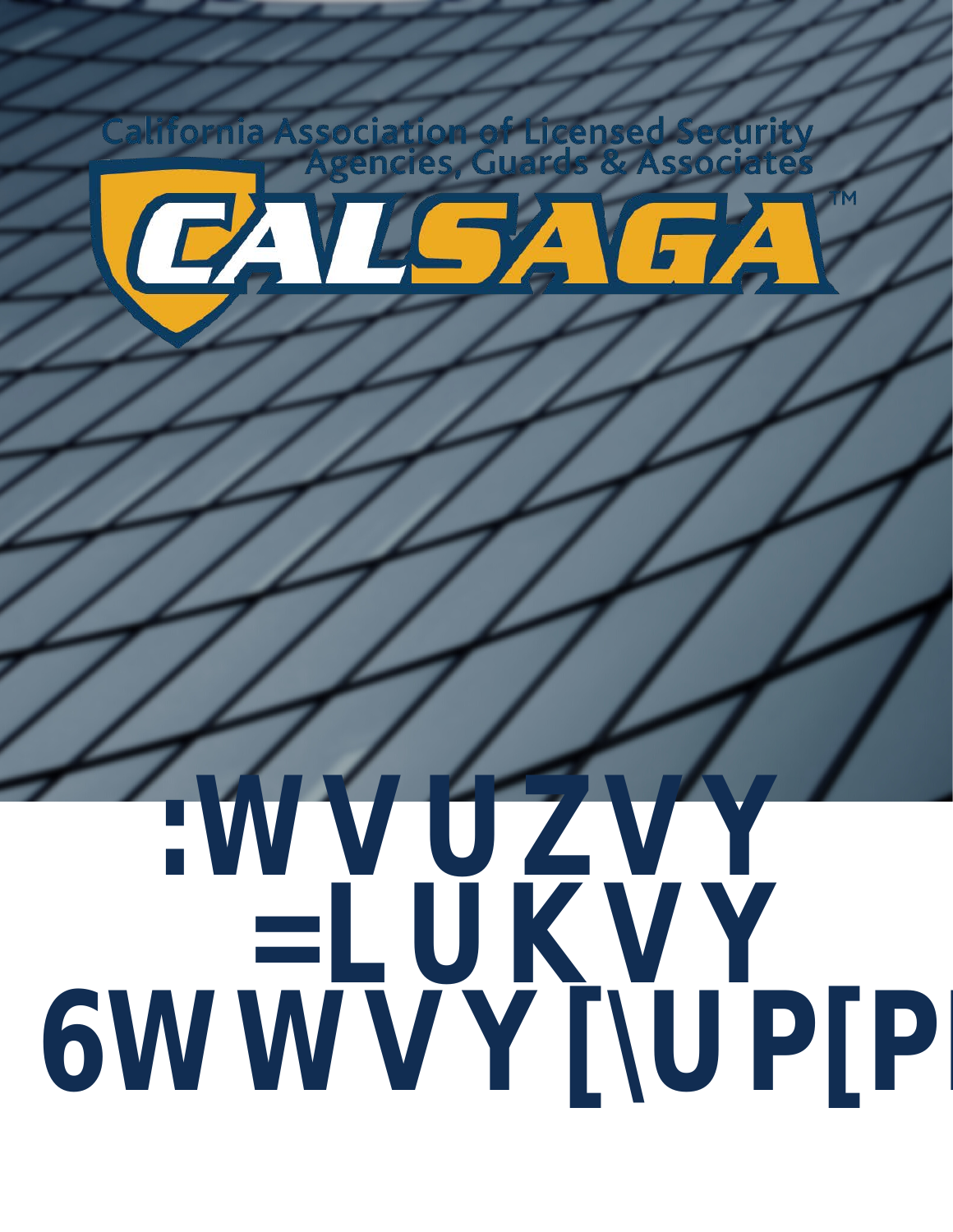

# **2021 Virtual CALSAGA Annual Conference Tuesday, October 19th, Wednesday, October 20th & Thursday, October 21st**

Due to the COVID-19 pandemic, the CALSAGA Board of Directors have elected to hold the 2021 CALSAGA Annual Conference in a virtual format. This decision was made as a safety precaution for our attendees, speakers, sponsors, exhibitors, staff and the public. This also provides the opportunity to expand our program to a broader audience.

CALSAGA has served as a voice for the private security industry for over twenty-five years. Virtual conference attendees can expect great programing and information to help run their businesses and make necessary adjustments during these unprecedented times. Virtual conference sponsors and vendors can expect interaction with conference attendees through our Virtual Exhibitor Hall.

# **2021 VIRTUAL ANNUAL CONFERENCE OPPORTUNITIES**

### **GOLD SPONSOR \$750**

- Virtual Vendor Booth
- Virtual Admission to the conference for 4 people
- Acknowledgement in the video bumper of each speaker session
- Company recognition during Opening Session
- Scrolling banner ad during sessions, agenda and attendee profiles
- Recognition in *The Californian: The Quarterly Newsletter of CALSAGA*
- Attendee contact list following the event

# **SILVER SPONSOR \$500**

- Virtual Vendor Booth
- Virtual Admission to the conference for 3 people
- Acknowledgement in the video bumper of each speaker session
- Company recognition during Opening Session
- Scrolling banner ad on agenda and attendee profiles
- Recognition in *The Californian: The Quarterly Newsletter of CALSAGA*
- Attendee contact list following the event

# **EXHIBITOR \$250**

- Virtual Vendor Booth
- Virtual Admission to the conference for 2 people
- Attendee contact list following the event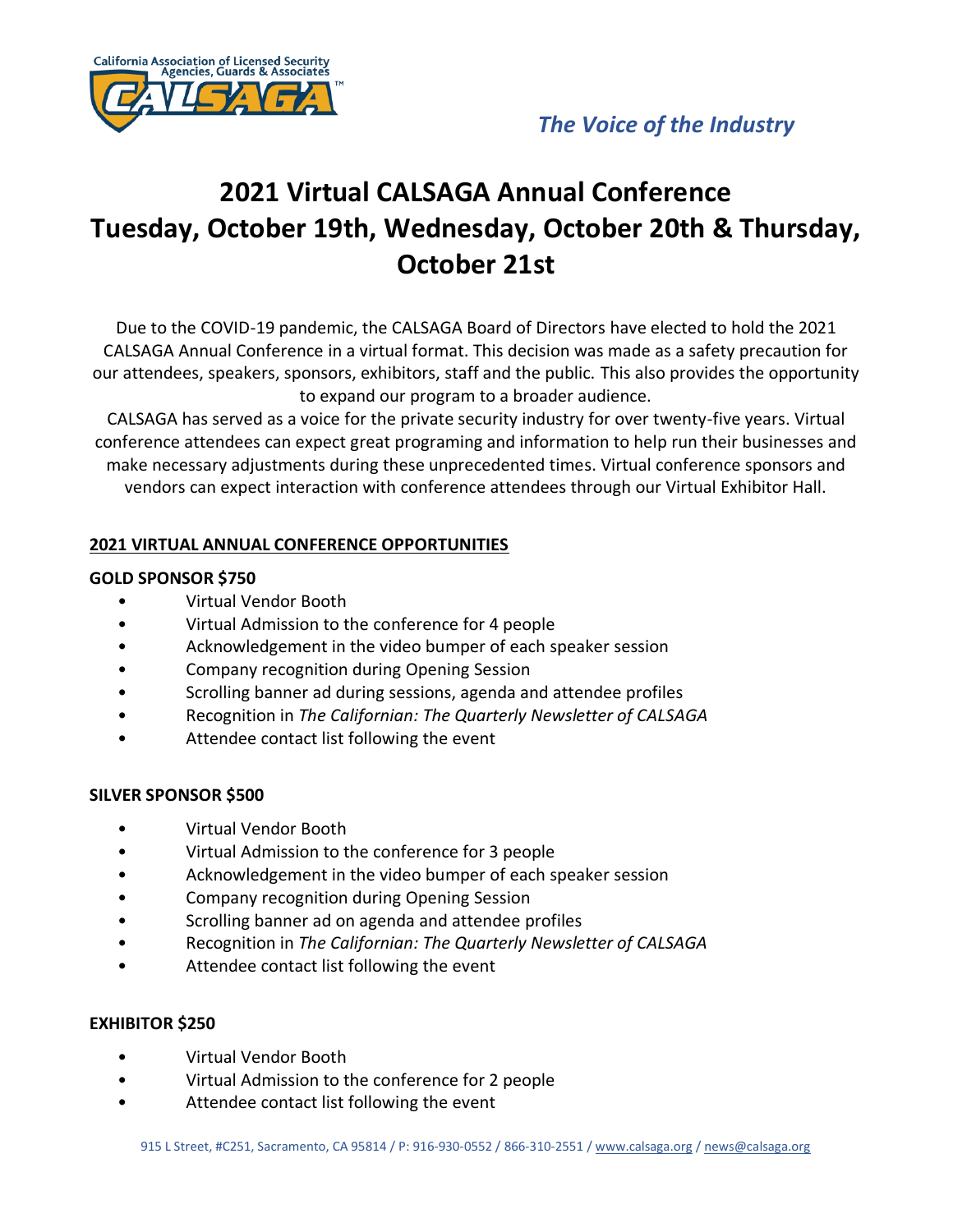

# *The Voice of the Industry*

#### **ADD-ON OPPORTUNITIES**

#### **SESSION SPONSOR \$500** *(Available to Gold and Silver Sponsors)*

• 30 Second Video Commercial to play prior to the session of choice

#### **Video Commercial to be provided by the sponsor. Session Sponsor Video Specifications**

- Maximum 30 seconds
- 1920x1080 resolution or 4k resolution
- ProRes 422 or higher

#### **WHAT IS A VIRTUAL VENDOR BOOTH?**

Even though attendees can no longer walk through the exhibitor hall to check out different booths, it is our intent to give them a centralized location to browse different exhibits. The Virtual Exhibitor Hall will enable attendees to ask questions and get more information, in turn allowing sponsors and vendors to gather leads.

We encourage you to make your virtual booths as visual as possible, featuring pictures, videos, logos, and posters to stand out. Consistent branding can have a big impact on attendees, and strong visuals that represent the goods and/or services you offer can make an impression and assist in acquiring new leads. You will be able to offer giveaways and coupon codes through your Virtual Vendor Booth. The Virtual Vendor Hall will be visible to conference registrants beginning September 27<sup>th</sup> and there will be dedicated time for attendees to visit the Virtual Vendor Hall during the conference program on October 19<sup>th</sup>, 20<sup>th</sup> and 21st. In early-September CALSAGA Staff will conduct a training session to assist sponsors and vendors will setting up the Virtual Vendor Hall.

#### **CONFERENCE PLATFORM**

We are excited to be powered by the Whova Event Management System for this year's virtual conference. The conference may be accessed via computer browser and on mobile devices through the Whova App. The app is available in the App Store and the Google Play Store.

#### **CONFERENCE SESSIONS**

Sponsors and vendors will have access to conference sessions, live Q&A sessions and session replays.